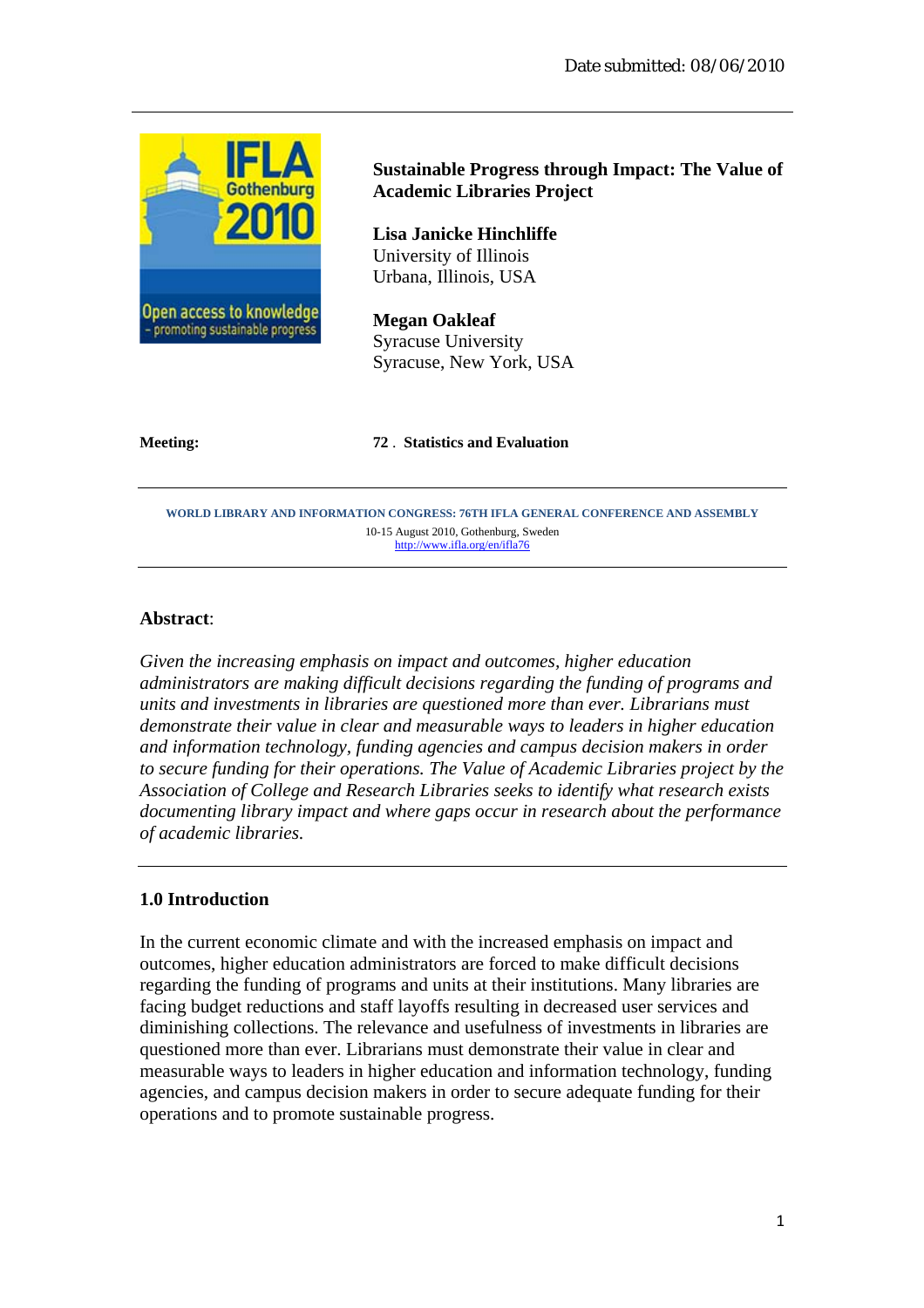# **2.0 Rationale for the Value of Academic Libraries Project**

The Value of Academic Libraries project has been undertaken by the Association of College and Research Libraries in order to provide library leaders with a clearer understanding of what research exists documenting library impact and where gaps occur in research about the performance of academic libraries. It will be a multipronged project developed over time. The guiding question for this project is: "How does the library advance the mission of the institution and contribute to student success?"

The first phase of the Value of Academic Libraries project is a "Comprehensive Research Review and Report" in order to identify findings in the professional literature and program evaluation studies, identify available statistical repositories, and surface any nascent best practices. Specifically, in order to provide a firm foundation for further work in the Value of Academic Libraries project, this first phase includes:

- reviewing and outlining literature related to the demonstration of the value of all types of libraries, including quantitative, qualitative, and mixed method studies;
- identifying which existing methodologies are predominant and those that have not been used or are underused;
- identifying best practices, as evidenced in the research base, for demonstrating the value of libraries;
- assessing the applicability of existing methodologies to the academic library environment; and,
- identifying gaps in knowledge and information about this topic.

Guiding the investigation of the current research and practices in this area are the following principles:

- Value is defined in terms of institutional, not library, goals. The purpose of this research is to help academic libraries demonstrate their value to the institutions in which they are embedded. Libraries need to identify institutional goals (e.g., increasing student retention and graduation rates; increasing student achievement; increasing faculty research output) in order to communicate value in terms that institutional administrators will appreciate.
- The project will identify measurable surrogates that demonstrate the library's impact on institutional goals. Gate count, circulation statistics, and many other data libraries collect rarely help demonstrate the impact of the library on institutional goals and so librarians need alternative measures that can be used in consider impact. As an example, one might ask what are the appropriate, measurable surrogates for student learning? A review of existing data (for example, data available through the National Center for Education Statistics IPEDS site and Academic Libraries data collected by the NCES Library Statistics Program) for correlation between library variables and institutional measures may be useful in identifying these surrogates.
- Libraries need best practices on measuring identified surrogates. The project needs to highlight ways for all types of academic libraries (community college, college, and university) to collect data to measure surrogates that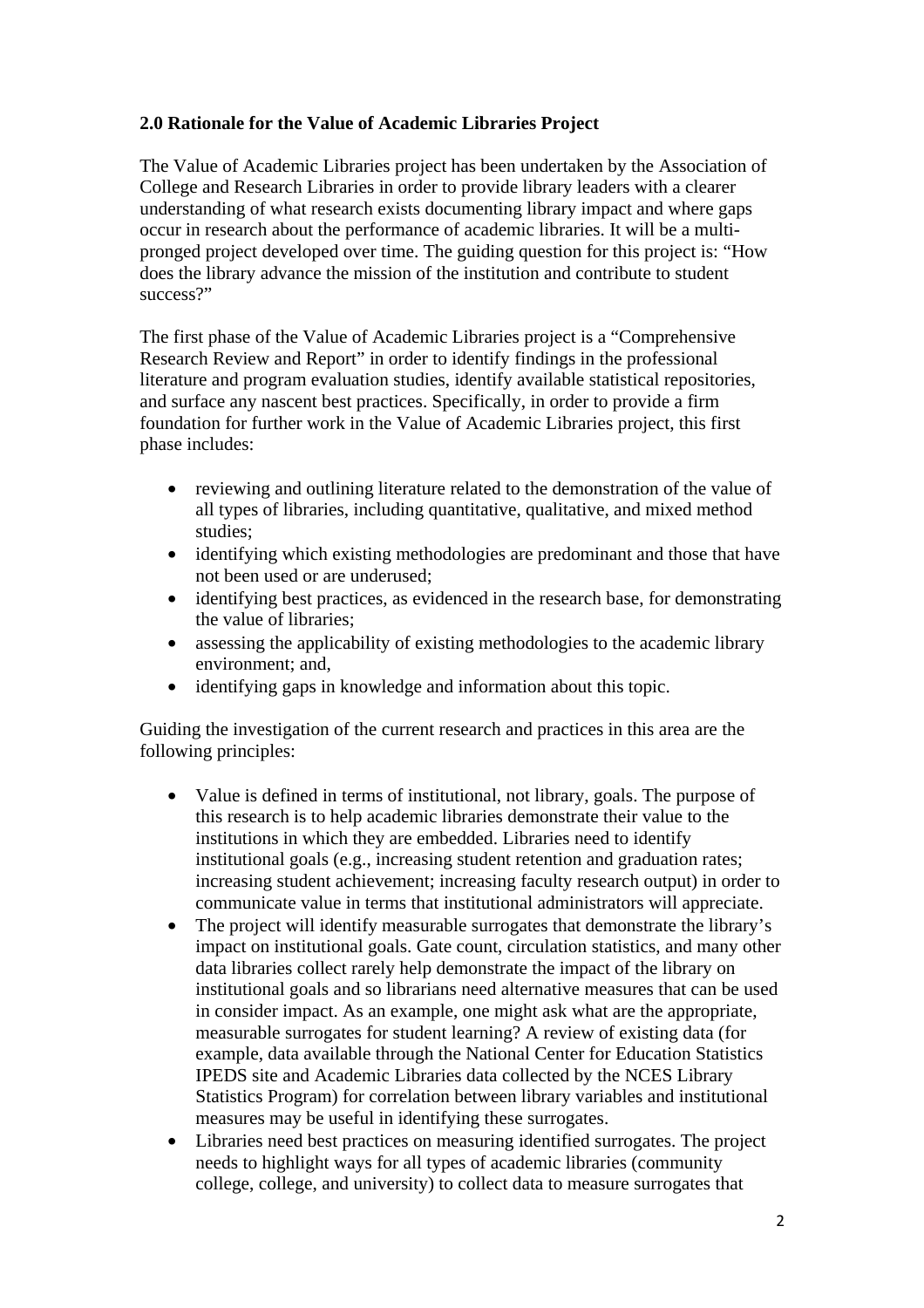reflect impact on institutional goals. For example, always defining "library" as the total of its collections, physical spaces, and services, what are the best methods to answer questions such as:

- o Does the library's reputation influence enrollment? (Increased tuition?)
- o How does the library factor into retention of students? (Student achievement/student success?)
- o How does the library increase the quality of students? (e.g., Improve ratings in the National Survey of Student Engagement)
- o In what ways does the library influence student's attitudes about the community college, college, or university, and the overall quality of campus life? (Future alumni as donors?)
- o How does the library increase the amount of funding for research granted to the campus through its departments? How does the library increase the output of the institution's researchers? (Increased publications / patents and inventions?)
- The project should explain how the findings should inform data collection decisions of academic libraries in the future.

To summarize, the specific topics investigated include the library's impact on student learning, faculty success and institutional impact and, in particular, how national and governmental data sets and assessment initiatives can provide statistical evident of library impact. The goal is to identify useful tools and strategies to demonstrate the value of academic libraries to their institutional leadership. The findings from the Value of Academic Libraries "Comprehensive Research Review and Report" will inform local, regional, national, and international efforts to use statistics, research findings, and assessment data to promote sustainable progress as well as the next phases of the Value of Academic Libraries project.

# **3.0 Sustainable Progress from the Association Perspective**

All library assessment and evaluation projects are grounded in a fundamental goal to do what is effective and efficient in achieving goals and outcomes. Assessment and evaluation answers questions about how well goals and objectives are being attained and through what approaches and strategies. For individual libraries, assessment informs planning, budget prioritization, strategic investments and initiatives, and marketing and communication efforts. For a professional association the question is asked on a meta-level - "what is effective and efficient?" – in order to provide support, resources, and professional development opportunities that encourage development and use of best practices in a framework of data gathering and analysis that transcends the particulars of a given institution to understanding the ecology of libraries generally. The professional association asks what we need to know as a community in order to support sustainable progress throughout our sphere of expertise. A large-scale project of breadth and depth allows the profession to take stock of where we are collectively in order to promote development and progress of individual institutions. As such, the Value of Academic Libraries project undertaken by the Association of College and Research Libraries is an exemplar of promoting sustainable progress through professional association activity.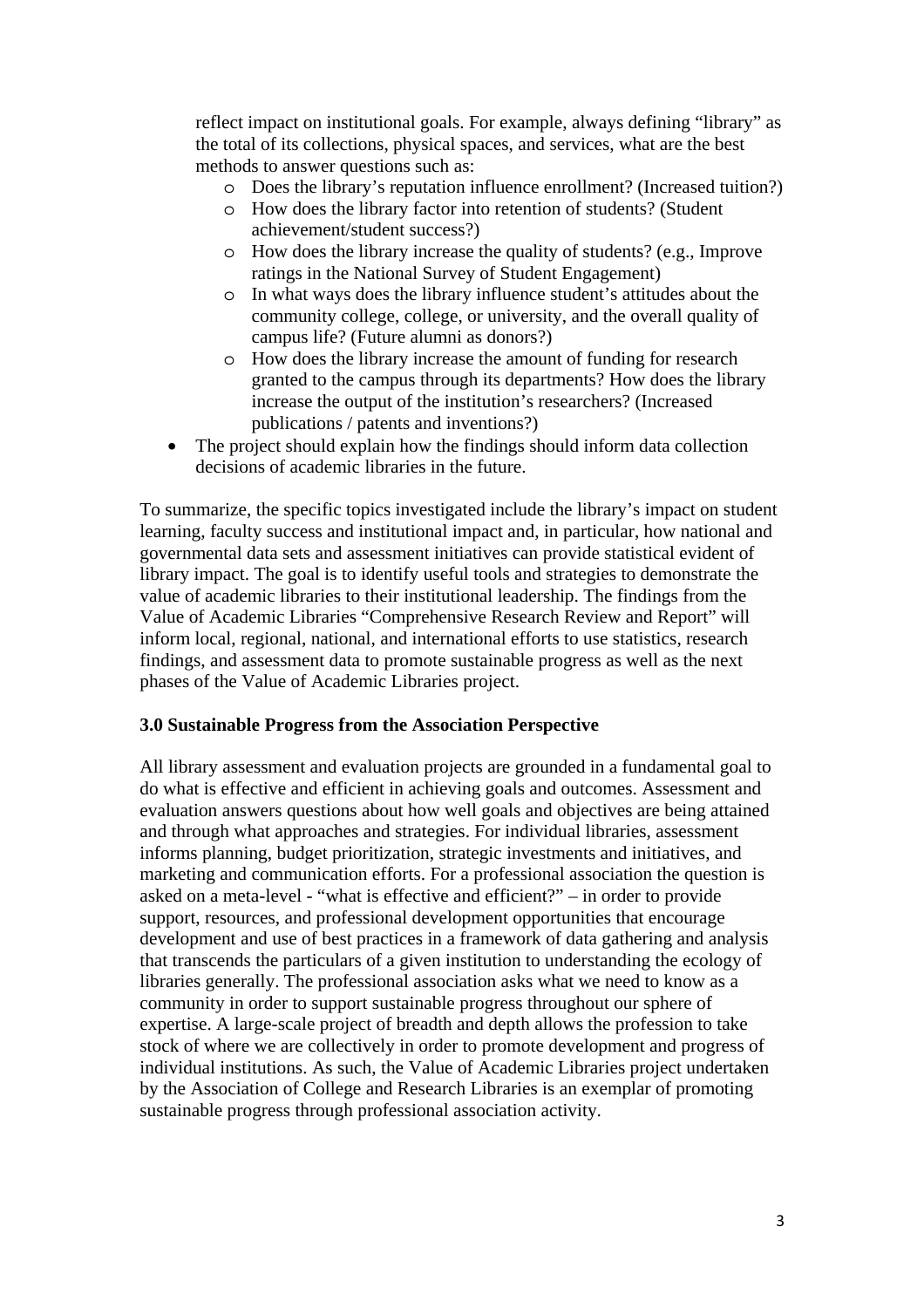## **4.0 The Association of College and Research Libraries**

The Association of College and Research Libraries (ACRL) is a division of the American Library Association, representing nearly 13,000 academic and research librarians and interested individuals. ACRL is the only individual membership organization in North America that develops programs, products, and services to meet the unique needs of academic and research librarians. It is dedicated to enhancing the ability of academic library and information professionals to serve the information needs of the higher education community and to improve learning, teaching, and research. Its initiatives enable the higher education community to understand the role that academic libraries play in the teaching, learning and research environments.

## In "Charting our Future: ACRL Strategic Plan 2020"

(http://www.ala.org/ala/mgrps/divs/acrl/about/whatisacrl/strategicplan/index.cfm), ACRL set out an ambitious goal to be "responsible and universally recognized for positioning academic and research librarians and libraries as indispensable in advancing learning and scholarship." Specifically, ACRL set out strategic objectives to "expand ACRL research on the value of the library, the value of the librarian, and the value of information" and "increase recognition of the value of libraries and librarians by leaders in higher education, information technology, funding agencies, and campus decision making."

## **5.0 "Comprehensive Research Review and Report" Staffing and Timeline**

As mentioned above, in order to ensure recognizing the breadth and depth of scholarly investigation required to complete the "Comprehensive Research Review and Report," the Association of College and Research Libraries Board of Directors issued a Request for Proposals in Fall 2009 "seeking proposals for the development and delivery of a comprehensive review of the quantitative and qualitative literature, methodologies, and best practices currently in place for demonstrating the value of academic libraries." The proposals were reviewed by a team of staff and member leaders of ACRL who made a recommendation to the ACRL Executive Director.

Megan Oakleaf, Assistant Professor in the School of Information Studies at Syracuse University in Syracuse, New York, was selected as the lead researcher for the project, working with a team of three research assistants with varied expertise as well as an advisory team of library assessment experts. The ACRL Board of Directors and its Executive Committee, along with the ACRL Executive Director, provide continuing oversight for the project and review progress on the research review and draft report. Milestones in the process included a progress meeting during the Midwinter 2010 Meeting of the American Library Association (ALA), a draft report and discussion at the Spring 2010 meeting of ACRL Executive Committee, and ongoing communication and consultation through e-mail and telephone calls. A final draft report will be submitted to the ACRL Board of Directors at the ALA 2010 Annual Conference and disseminated in the months following that meeting.

### **6.0 "Comprehensive Research Review and Report" Workplan and Methodology**

As mentioned above, in order to ensure a firm foundation for the future work in the Value of Academic Libraries project, the "Comprehensive Research Review and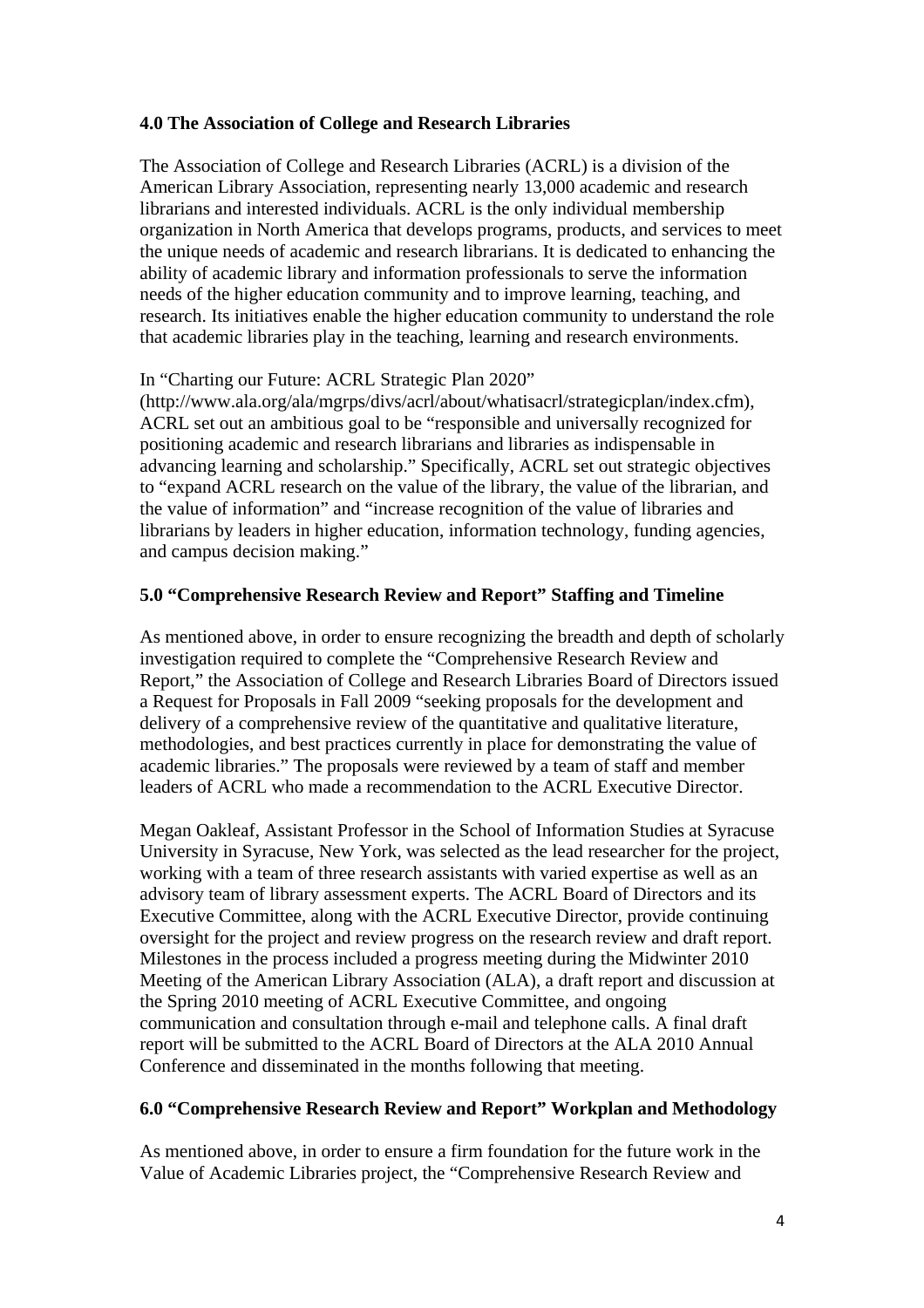Report" is analyzing existing literature that demonstrates the value of all types of libraries. The report will, however, of course focus on strategies applicable to academic library. The final report will describe the "state-of-the-art" of proving and communicating library impact on the missions of their institutions as well as identifying significant gaps in the literature. The report will also make recommendations for future action that will help libraries define their value in terms of institutional goals, identify surrogates for library impact, suggest best practices, and describe methods for ongoing data collection and evidence-based decision making.

The literature review began with identification of all relevant literature, including monographs, scholarly and trade articles, websites, statistical sources, data sources, white papers, and gray or fugitive literature. Next, the literature was categorized by library type and methodological approach to demonstrating the value of libraries (i.e., qualitative, quantitative, and mixed methods). After reading the literature, each item was abstracted in order to identify those resources to be included in the comprehensive report. Literature included in the report will be evaluated for:

- ability to contribute to the documentation of academic library value;
- depiction of models for best practices in evidence-based librarianship;
- articulation of library impact of goals of the larger institution;
- emphasis on student/patron learning or development; and,
- outcome-based perspective, rather than a focus on inputs/outputs

Selected higher education resources related to assessment and evaluation are also being reviewed in order to position academic library contributions relative to institutional outcomes. Because academic libraries must articulate their values within the context of higher education institutions, not just within library walls, the report will also include a selection of literature covering higher education assessment relevant to academic libraries. Examples of higher education literature to be reviewed include strategies for communicating the value of services, facilitators of and barriers to assessment, major indicators of student success and institutional reputation, major movements in higher education accountability such as the Voluntary System of Accountability, the NILOA (National Institute for Learning Outcomes Assessment) initiative, and the American Association of Colleges and Universities' VALUE (Valid Assessment of Learning in Undergraduate Education) project. By summarizing this broader literature, it is hoped that the report will have greater utility for the report's intended audience - ACRL leaders, practitioners, and other members - and offer them tools and strategies to demonstrate the value of academic libraries to their institutional leadership.

Several data sources are also being investigated during the review of available literature. Such data sets include student survey data (NSSE, CCSSE, CSEQ, SSI, CIRP, FS, CSS, YFCY, FYI, BCSSE, CSXQ, GPI, UniLOA), faculty survey data (FSSE, HERI, CCFSSE), student tests (CAAP, CLA, MAPP, WorkKeys, and iCritical Thinking), and other statistical data sets including IPEDS data from NCHEMS. These data sets will be analyzed for possible correlations with library and information literacy data points (such as information literacy results from the NCES Library Statistics Program) or additional measures, including library instruction, outreach, collection, or other data points. This analysis entailed a systematic study of relevant, available data; entering data in statistical software, and running appropriate statistical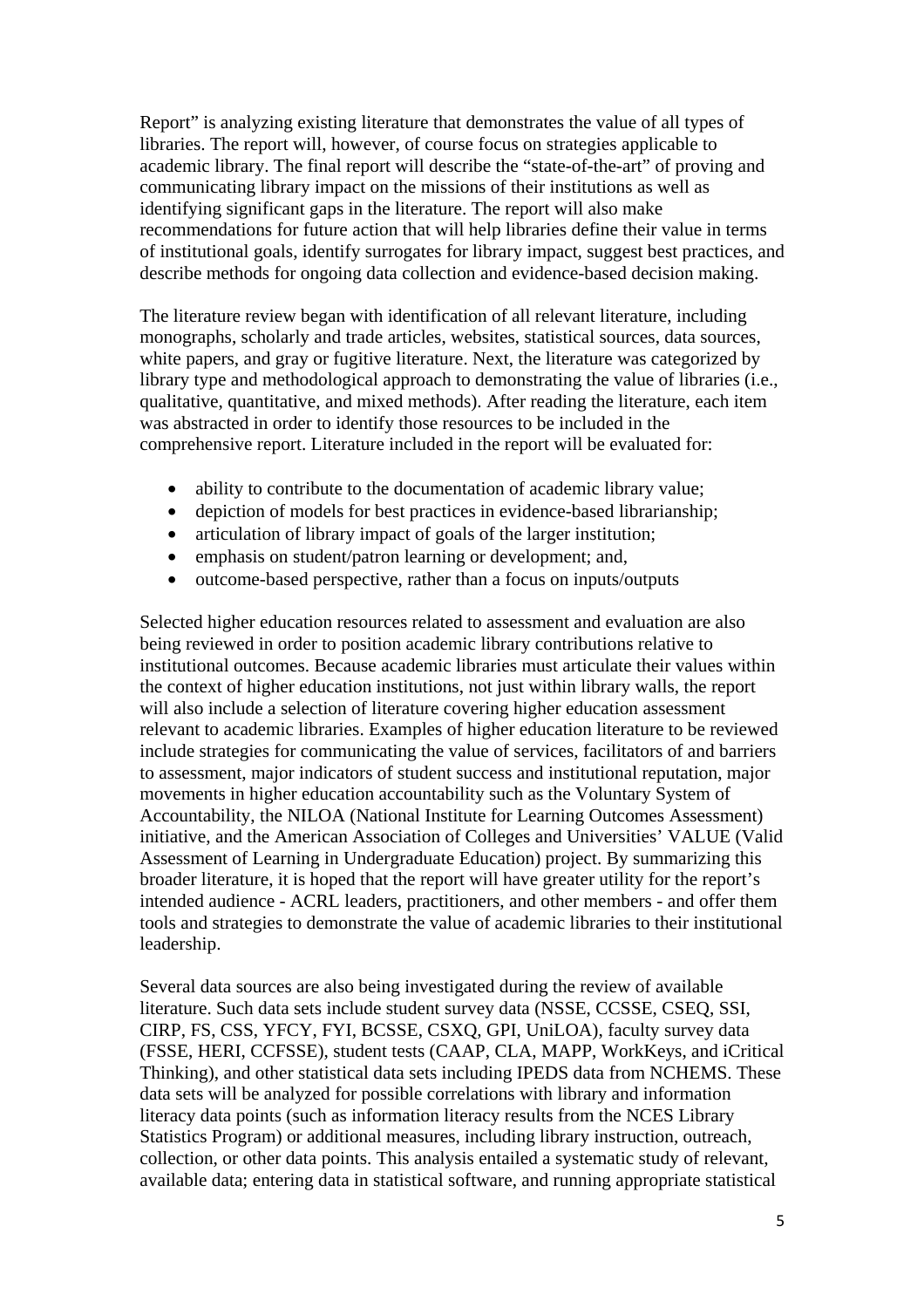tests. Due to previous research in academic libraries that has revealed potential relationships and correlations between library data points and improved student academic work (usually on a course level), persistence, retention, and other measures, relevant correlations are expected to emerge. In school libraries, studies focus on correlations between librarian staffing and student self-reported satisfaction and standardized test scores. Public libraries and special libraries also add community/client impact and financial return-on-investment surrogates to the list. The analysis of academic library and higher education data sets for these and other factors will assist librarians who must justify library budgets and allocations to statistically oriented higher education administrators.

By conducting a thorough literature search and preliminary data analysis, the "Comprehensive Research Review and Report" will identify and describe possible surrogates for student learning and library impact. As a starting point, ACRL's request for proposal listed enrollment, tuition dollars, retention, survey ratings, attitude, alumni donations, research funding, and research productivity as surrogates. In addition, the analysis completed for the report may surface some of the following surrogates for student learning – typically a priority institutional outcome – that could be correlated with library services, spaces, or collections:

- Matriculation of admitted students
- Authentic assessment of library-related learning outcomes, including information literacy
- Classroom assessment strategies
- Overall academic achievement
- Professional/educational test scores
- Capstone/e-portfolio quality
- Internship success
- Job placement
- Faculty collaboration
- University ranking

 As in school and public library settings, it is understood that any large-scale data correlations will tell only part of the story of academic library value. Librarians can use authentic, performance-driven measures of learning and teaching impact to add depth to the framework created by data and correlations. The "Comprehensive Research Review and Report" will provide recommendations on how to manage the meaningful, rich, and sometimes "messy" data generated from authentic assessments so that it is easily understandable and reportable to stakeholders and decision makers and can be articulated along with data and findings from large-scale analysis.

As such, during analysis of the selected literature, the predominant methods and best practices for demonstrating library value were identified and analyzed. The methods that best translate to the academic library environment were gleaned from the rest. The final report will list underutilized methods and gaps in the literature. Similarly, the results of what is known about the contribution of academic libraries to their overarching institutions will be summarized, and research questions describing what is not known will be included as well. Finally, the analysis will be used to extrapolate recommendations for how academic libraries should move forward in demonstrating